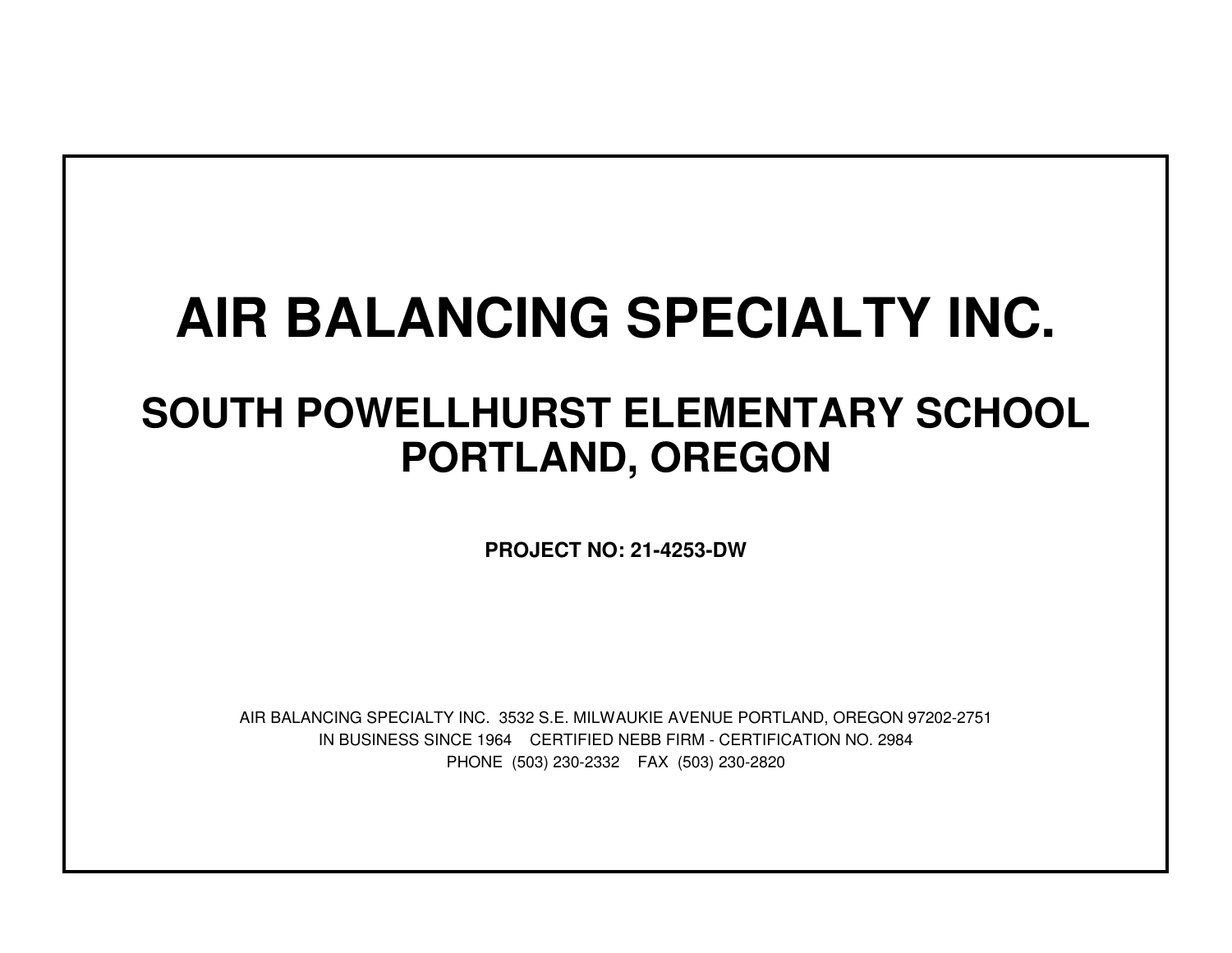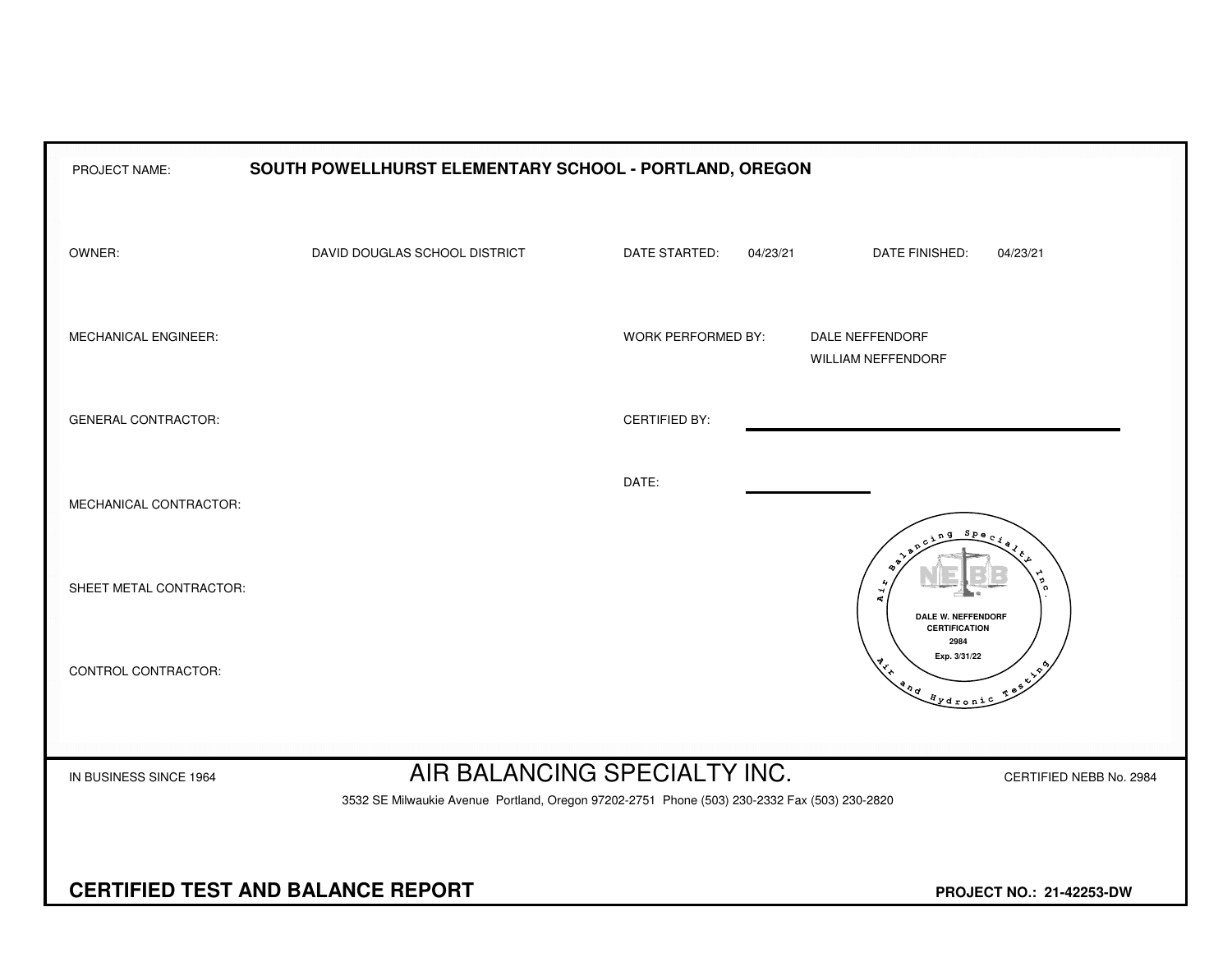| <b>INSTRUMENT</b>                                              | <b>MODEL NO.</b>              | <b>SERIAL NO.</b> | <b>RANGE</b>                 | <b>CALIBRATION DATE</b> |
|----------------------------------------------------------------|-------------------------------|-------------------|------------------------------|-------------------------|
| <b>AIR</b>                                                     |                               |                   |                              |                         |
| Shortridge Airdata Multimeter<br>(D)<br><b>ADM Accessories</b> | ADM860                        | M98375            | 0.0001 to 60.00" WC.         | 1/12/2021               |
| (DH) Datameter Flow Hood                                       | 8400                          |                   | 25 - 2500 CFM                |                         |
| (DP) Datameter Pitot Tube                                      | 12", 18", 24", 36", 48" & 60" |                   | 50 - 30000 FPM               |                         |
| (DA) Datameter Airfoil                                         | AFP18                         |                   | 50 - 5000 FPM                |                         |
| (DG) Datameter Velgrid                                         | VLG84                         |                   | 50 - 2500 FPM                |                         |
| (R) Rotating Vane Anemometer                                   | A4/-4"                        | 83072B            | 200 - 10000 FPM              | 1/14/2021               |
| Amprobe Ammeter                                                | Fluke 335                     | 99330394          | 0 - 750 Volts / 0 - 300 Amps | 1/8/2021                |
| Shimpo Tachometer                                              | DT-207L                       | D26B0033          | 6 - 30,000 RPM               | 1/12/2021               |
| <b>WATER</b>                                                   |                               |                   |                              |                         |
| Hydrodata Meter                                                | <b>HDM-250</b>                | W01025            | DP -10 to +300 PSI           | 1/12/2021               |
|                                                                |                               |                   |                              |                         |
|                                                                |                               |                   |                              |                         |
|                                                                |                               |                   |                              |                         |
|                                                                |                               |                   |                              |                         |

#### IN BUSINESS SINCE 1964 **AIR BALANCING SPECIAL I Y INC.** CERTIFIED NEBB No. 2984

3532 SE Milwaukie Avenue Portland, Oregon 97202-2751 Phone (503) 230-2332 Fax (503) 230-2820

### **EQUIPMENT USED IN BALANCING**

 **PROJECT: SOUTH POWELLHURST - PORTLAND, OREGON PROJECT NO.: 21-4253-DW**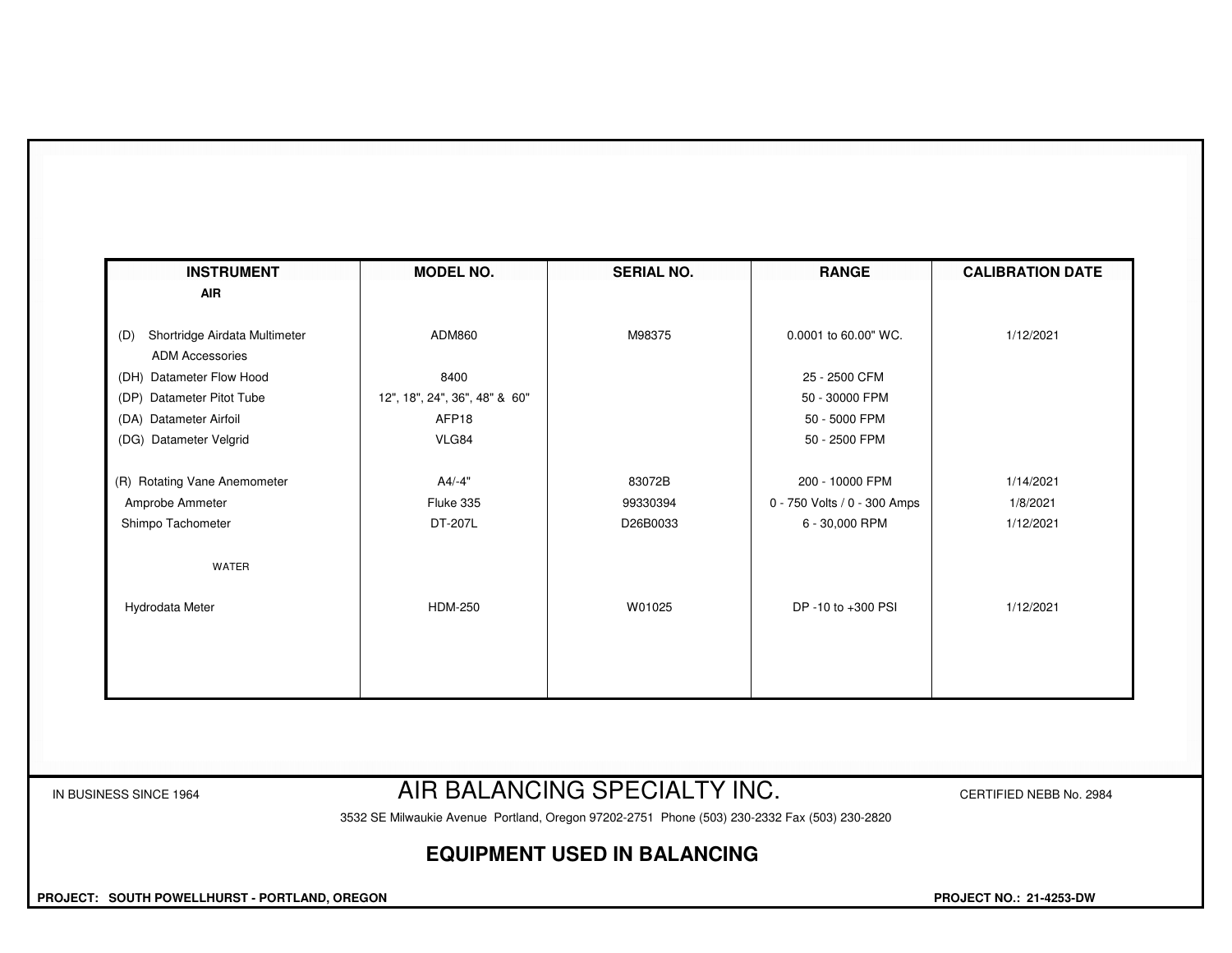#### **PAGE ABBREVATION KEY**

AK - GRILLE AREA OR RESTRICTION VALUEVEL - VELOCITY CFM - CUBIC FEET PER MINUTEFPM - FEET PER MINUTEACH - AIR CHANGES PER HOUR

IN BUSINESS SINCE 1964 **AIR BALANCING SPECIALTY INC.** CERTIFIED NEBB No. 2984

 **3532 SE Milwaukie Avenue Portland, Oregon 97202-2751 Phone (503) 230-2332 Fax (503) 230-2820**

 **PROJECT: SOUTH POWELLHURST - PORTLAND, OREGON PROJECT NO.: 21-4253-DW**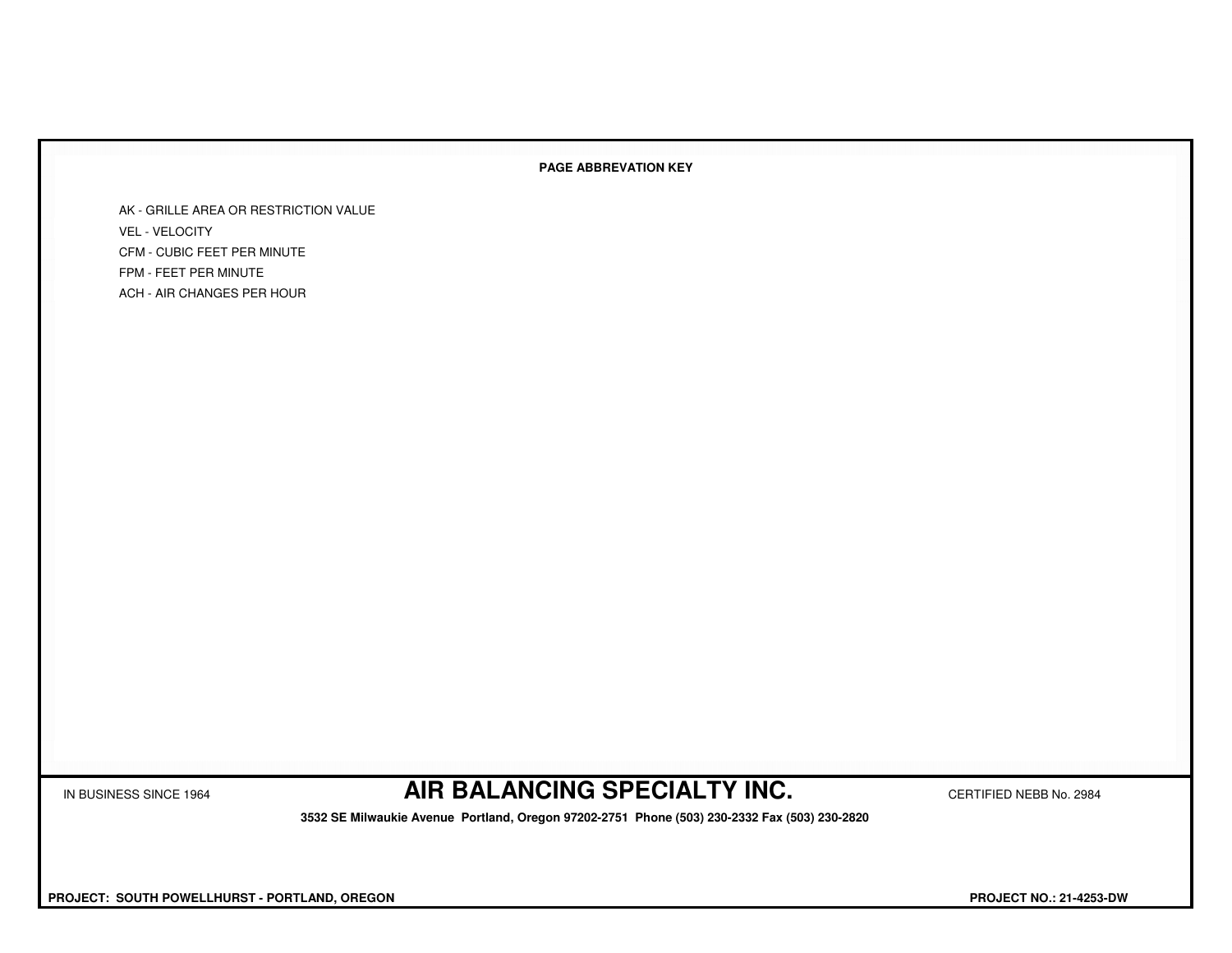|                                                                                                                               |                                                                                           | AREA SERVED                                                                                                                      |             | OUTLET |      | <b>DESIGN</b> |      |          | <b>CUBIC</b> |             |            | TEST#1               |       |                 |             | TEST#2     |            |              |
|-------------------------------------------------------------------------------------------------------------------------------|-------------------------------------------------------------------------------------------|----------------------------------------------------------------------------------------------------------------------------------|-------------|--------|------|---------------|------|----------|--------------|-------------|------------|----------------------|-------|-----------------|-------------|------------|------------|--------------|
| Ref                                                                                                                           | Ins                                                                                       |                                                                                                                                  | $Rm.+$      | No.    | Size | Blow          | AK   | Vel      | <b>CFM</b>   | <b>FEET</b> | <b>FPM</b> | <b>CFM</b>           | ACH   | <b>PRESSURE</b> | <b>FPM</b>  | <b>CFM</b> | <b>ACH</b> | PRESSURE     |
|                                                                                                                               |                                                                                           |                                                                                                                                  |             |        |      |               |      |          |              |             |            |                      |       |                 |             |            |            |              |
|                                                                                                                               | R                                                                                         |                                                                                                                                  | 102         |        | 29x4 |               |      |          |              | 2078        |            |                      | 0.00  |                 |             |            |            |              |
|                                                                                                                               |                                                                                           |                                                                                                                                  |             |        |      |               |      |          |              |             |            |                      |       |                 |             |            |            |              |
|                                                                                                                               | R                                                                                         |                                                                                                                                  | 102A        |        | 29x4 |               |      |          |              | 1423        |            |                      | 0.00  |                 |             |            |            |              |
|                                                                                                                               | R                                                                                         |                                                                                                                                  | 102B        |        | 29x4 |               |      |          |              | 1612        |            |                      | 0.00  |                 |             |            |            |              |
|                                                                                                                               |                                                                                           |                                                                                                                                  |             |        |      |               |      |          |              |             |            |                      |       |                 |             |            |            |              |
|                                                                                                                               | R                                                                                         |                                                                                                                                  | 103         |        | 29x4 |               |      |          |              | 10539       |            |                      | 0.00  |                 |             |            |            |              |
|                                                                                                                               |                                                                                           |                                                                                                                                  |             |        | 29x4 |               |      |          |              | 5388        |            |                      | 0.00  |                 |             |            |            |              |
|                                                                                                                               | R                                                                                         | Lobby                                                                                                                            |             |        |      |               |      |          |              |             |            |                      |       |                 |             |            |            |              |
|                                                                                                                               | R                                                                                         |                                                                                                                                  | 104         |        | 29x4 |               |      |          |              | 3792        |            |                      | 0.00  |                 |             |            |            |              |
|                                                                                                                               |                                                                                           |                                                                                                                                  |             |        |      |               |      |          |              |             |            |                      |       |                 |             |            |            |              |
| $\overline{2}$                                                                                                                | R                                                                                         |                                                                                                                                  | 104A        |        | 18x3 |               |      |          |              | 1515        |            |                      | 0.00  |                 |             |            |            |              |
|                                                                                                                               | R                                                                                         |                                                                                                                                  | 105         |        | 29x4 |               |      |          |              | 3529        |            |                      | 0.00  |                 |             |            |            |              |
|                                                                                                                               |                                                                                           |                                                                                                                                  |             |        |      |               |      |          |              |             |            |                      |       |                 |             |            |            |              |
|                                                                                                                               | R                                                                                         |                                                                                                                                  | 106         |        |      |               |      |          |              | 14658       |            |                      | 0.00  |                 |             |            |            |              |
| $\overline{c}$                                                                                                                | $\overline{R}$                                                                            |                                                                                                                                  | 106A        |        | 18x3 |               |      |          |              | 1492        |            |                      | 0.00  |                 |             |            |            |              |
|                                                                                                                               |                                                                                           |                                                                                                                                  |             |        |      |               |      |          |              |             |            |                      |       |                 |             |            |            |              |
| $\overline{2}$                                                                                                                | R                                                                                         |                                                                                                                                  | 106B        |        | 18x3 |               |      |          |              | 1692        |            |                      | 0.00  |                 |             |            |            |              |
|                                                                                                                               | $\overline{R}$                                                                            |                                                                                                                                  | 107         |        | 29x4 |               |      |          |              | 3852        |            |                      | 0.00  |                 |             |            |            |              |
|                                                                                                                               |                                                                                           |                                                                                                                                  |             |        |      |               |      |          |              |             |            |                      |       |                 |             |            |            |              |
| 4                                                                                                                             | $\mathsf{R}$                                                                              | <b>Kids Closet</b>                                                                                                               | 108         |        | 52x5 |               |      |          |              | 12502       |            |                      | 0.00  |                 |             |            |            |              |
|                                                                                                                               |                                                                                           |                                                                                                                                  | 109         |        | 29x4 |               |      |          |              | 2920        |            |                      | 0.00  |                 |             |            |            |              |
|                                                                                                                               | R                                                                                         |                                                                                                                                  |             |        |      |               |      |          |              |             |            |                      |       |                 |             |            |            |              |
|                                                                                                                               |                                                                                           | <b>DH</b> Mens RR Exhaust                                                                                                        | <b>RR11</b> |        |      |               | 1.00 |          |              | 2136        |            | 265                  | 7.44  |                 |             |            |            |              |
|                                                                                                                               |                                                                                           |                                                                                                                                  |             |        |      |               |      |          |              |             |            |                      |       |                 |             |            |            |              |
|                                                                                                                               |                                                                                           | Restroom                                                                                                                         | <b>RR12</b> |        |      |               |      |          |              |             |            | 1080 TRANSFER GRILLE |       |                 |             |            |            |              |
|                                                                                                                               |                                                                                           | DH Womens RR Exhaust                                                                                                             | <b>RR13</b> |        |      |               | 1.00 |          |              | 1363        |            | 245                  | 10.79 |                 |             |            |            |              |
|                                                                                                                               |                                                                                           |                                                                                                                                  |             |        |      |               |      |          |              |             |            |                      |       |                 |             |            |            |              |
| 3                                                                                                                             | R.                                                                                        |                                                                                                                                  | 111         |        | 29x4 |               |      |          |              | 14084       |            |                      | 0.00  |                 |             |            |            |              |
|                                                                                                                               | R                                                                                         |                                                                                                                                  | 111A        |        | 29x4 |               |      |          |              | 1836        |            |                      | 0.00  |                 |             |            |            |              |
|                                                                                                                               |                                                                                           |                                                                                                                                  |             |        |      |               |      |          |              |             |            |                      |       |                 |             |            |            |              |
|                                                                                                                               |                                                                                           |                                                                                                                                  |             |        |      |               |      |          |              |             |            |                      |       |                 |             |            |            |              |
|                                                                                                                               |                                                                                           | Ref. Note: (1) South unit is not operational. (2) AC Unit. (3) Old unit not operating. (4) Ceiling mounted unit, no outside air. |             |        |      |               |      |          |              |             |            |                      |       |                 |             |            |            |              |
| AIR BALANCING SPECIALTY, INC. 3532 SE Milwaukie Avenue, Portland, Oregon 97202-2751 Phone: (503) 230-2332 Fax: (503) 230-2820 |                                                                                           |                                                                                                                                  |             |        |      |               |      |          |              |             |            |                      |       |                 |             |            |            |              |
| AIR BALANCE DATA SHEET<br>CONSTANT VOLUME - FPM<br>PROJECT NO.: 21-4253-DW                                                    |                                                                                           |                                                                                                                                  |             |        |      |               |      |          |              |             |            |                      |       |                 |             |            |            |              |
|                                                                                                                               |                                                                                           |                                                                                                                                  |             |        |      |               |      |          |              |             |            |                      |       |                 |             |            |            |              |
|                                                                                                                               | PROJECT: SOUTH POWELLHURST - PORTLAND, OREGON<br>DATE START: 04/23/21<br>FINISH: 04/23/21 |                                                                                                                                  |             |        |      |               |      |          |              |             |            |                      |       |                 |             |            |            |              |
|                                                                                                                               |                                                                                           | SYSTEM: Main Floor Rooms                                                                                                         |             |        |      |               |      | SECTION: |              |             |            |                      |       |                 | BY: DN / WN |            |            | PAGE: 1 OF 2 |
|                                                                                                                               |                                                                                           |                                                                                                                                  |             |        |      |               |      |          |              |             |            |                      |       |                 |             |            |            |              |